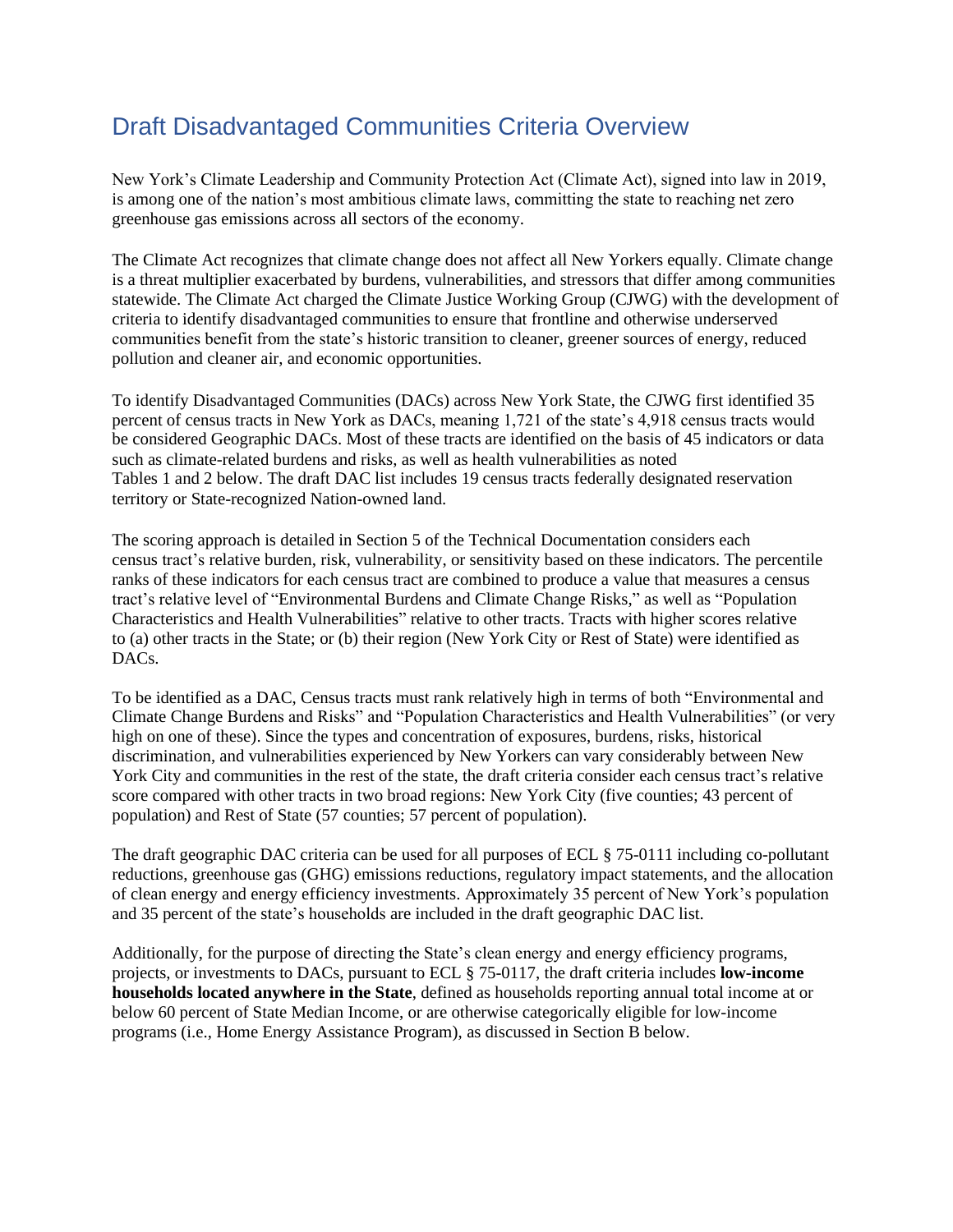| <b>Environmental Burdens and Climate Change Risk</b>                                   |                                                                                          |                                                                 |  |  |
|----------------------------------------------------------------------------------------|------------------------------------------------------------------------------------------|-----------------------------------------------------------------|--|--|
| <b>Potential Pollution Exposures</b>                                                   | Land use and facilities associated<br>with historical discrimination or<br>disinvestment | <b>Potential Climate Change Risks</b>                           |  |  |
| Vehicle traffic density diesel truck and bus Proximity to remediation sites<br>traffic |                                                                                          | Extreme heat projections                                        |  |  |
| Particulate matter $(PM_{2.5})$                                                        | Proximity to regulated management plan<br>sites                                          | Flooding in coastal and tidally influenced<br>areas (projected) |  |  |
| Benzene concentration                                                                  | Proximity to major oil storage facilities                                                | Flooding in inland areas (projected)                            |  |  |
| Wastewater discharge                                                                   | Proximity to power generation facilities                                                 | Low vegetative cover                                            |  |  |
|                                                                                        | Proximity to active landfills                                                            | Agricultural land                                               |  |  |
|                                                                                        | Proximity to municipal waste combustors                                                  | Driving time to hospitals or urgent/critical<br>care            |  |  |
|                                                                                        | Proximity to scrap metal processors                                                      |                                                                 |  |  |
| ۰                                                                                      | Industrial/manufacturing/mining land use                                                 | $\overline{\phantom{0}}$                                        |  |  |
|                                                                                        | Housing vacancy rate                                                                     |                                                                 |  |  |

#### *Table 1. Environmental Burdens and Climate Change Risks: Draft Indicators*

*Table 2. Population Characteristics and Health Vulnerabilities: Draft Indicators*

| Population Characteristics and Health Vulnerabilities |                                          |                                                                |                                                        |  |  |
|-------------------------------------------------------|------------------------------------------|----------------------------------------------------------------|--------------------------------------------------------|--|--|
| <b>Income</b>                                         | <b>Race and Ethnicity</b>                | <b>Health Outcomes &amp;</b><br><b>Sensitivities</b>           | <b>Housing Mobility &amp;</b><br><b>Communications</b> |  |  |
| Percent <80% Area Median<br>Income                    | Percent Latino/a or Hispanic             | Asthma emergency department<br>visits                          | Percent renter-occupied homes                          |  |  |
| Percent <100% of Federal<br>Poverty Line              | Percent Black or African<br>American     | COPD emergency department<br>visits                            | Housing cost burden (rental<br>costs)                  |  |  |
| Percent without bachelor's<br>degree                  | Percent Asian                            | Heart attack (MI) hospitalization Energy poverty / cost Burden |                                                        |  |  |
| Unemployment rate                                     | Percent Native American or<br>Indigenous | Premature deaths                                               | Manufactured homes                                     |  |  |
| Percent single-parent<br>households                   | Limited English proficiency              | Low birthweight                                                | Homes built before 1960                                |  |  |
|                                                       | Historical redlining score               | Percent without health<br>insurance                            | Percent without internet                               |  |  |
|                                                       |                                          | Percent with disabilities                                      |                                                        |  |  |
|                                                       |                                          | Percent adults age 65+                                         |                                                        |  |  |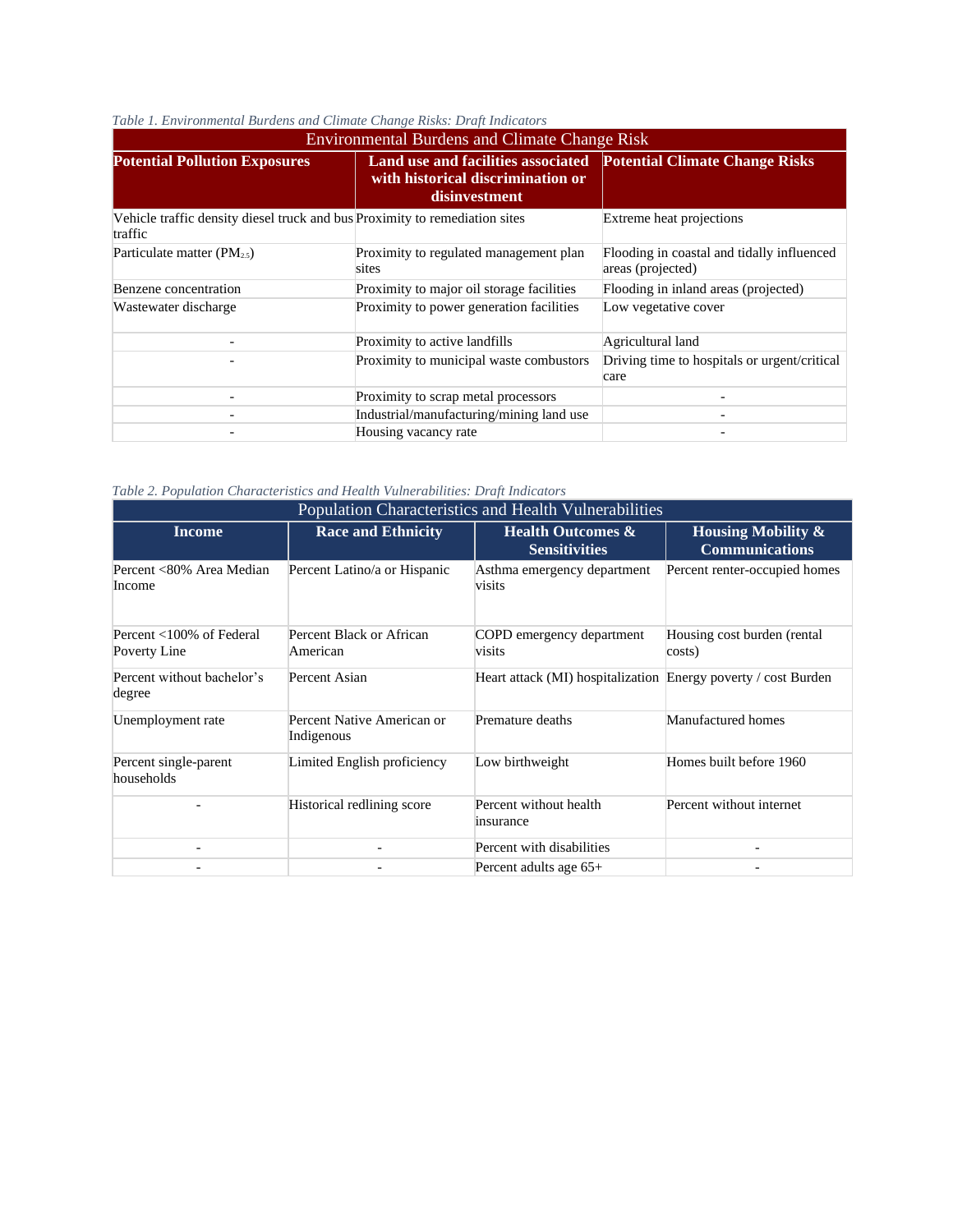## **A. Characteristics of Draft Disadvantaged Communities**

The draft criteria identify about 35 percent of census tracts in the state as geographic DACs. As designed, the communities covered by the draft geographic DAC criteria have far more lowincome, Black and African American, and Hispanic/Latino households (Table 3).

|                       | <b>Indicator or Metric</b>                                                             | Not draft                     | Draft geographic DACs (35% |
|-----------------------|----------------------------------------------------------------------------------------|-------------------------------|----------------------------|
|                       |                                                                                        | <b>DACs</b><br>(65% of state) | of state)                  |
|                       |                                                                                        |                               |                            |
| Household             | Household income <80% Area Median Income<br>(relative to household size)               | 35%                           | 61%                        |
| Income                | Household income <100% of Federal Poverty<br>Line (relative to household size)         | 9%                            | 23%                        |
| Race and<br>Ethnicity | <b>Black or African American Population</b>                                            | 11%                           | 29%                        |
|                       | Hispanic and Latino Population                                                         | 11%                           | 34%                        |
|                       | <b>Asian Population</b>                                                                | 10%                           | 8%                         |
|                       | Native American, Pacific Islander or Indigenous                                        |                               |                            |
|                       | Population                                                                             | 1%                            | 2%                         |
|                       | Environmental Burden and Climate Change<br><b>Risk</b>                                 | 40                            | 68                         |
| Component             | Score Percentile (Average)                                                             |                               |                            |
| <b>Scores</b>         | Population Characteristics and Health<br>Vulnerabilities<br>Score Percentile (Average) | 36                            | 76                         |

*Table 3. Comparison of Draft Geographic DACs (35% of tracts) with non-DACs (65% of tracts)*

Source for race, ethnicity and income relative to Federal Poverty Line: US Census American Community Survey data, 2015- 2019. Source for 80% AMI data: US Department of Housing and Urban Development, 2015. Source of relative indicator scores: Technical Team analysis.

Because of regional differences in sociodemographic characteristics, health, environmental burdens, and climate change risks, some regions have more or fewer DACs than others. Table 4 below shows that while on average 35 percent of the state is identified as geographic DACs, in the five New York City counties about 45 percent of census tracts are identified as DACs, while some regions have fewer than 35 percent of census tracts identified as draft DACs.

*Table 4. Percentage of census tracts within each region designated a draft DAC*

| <b>Region</b>       | <b>Percent of tracts identified</b><br>as draft DACs |  |
|---------------------|------------------------------------------------------|--|
|                     |                                                      |  |
| New York City       | 45%                                                  |  |
| Long Island         | 12%                                                  |  |
| Mid-Hudson          | 45%                                                  |  |
| Western NY          | 32%                                                  |  |
| <b>Finger Lakes</b> | 35%                                                  |  |
| Capital Region      | 22%                                                  |  |
| Central NY          | 36%                                                  |  |
| Southern Tier       | 18%                                                  |  |
| Mohawk Valley       | 19%                                                  |  |
| North Country       | 15%                                                  |  |
| <b>Total</b>        | 35%                                                  |  |

Regions correspond with Regional Economic Development Council (REDC) regions. For a list of counties within each region, see [https://regionalcouncils.ny.gov/.](https://regionalcouncils.ny.gov/) Chart is sorted from most to least populous regions.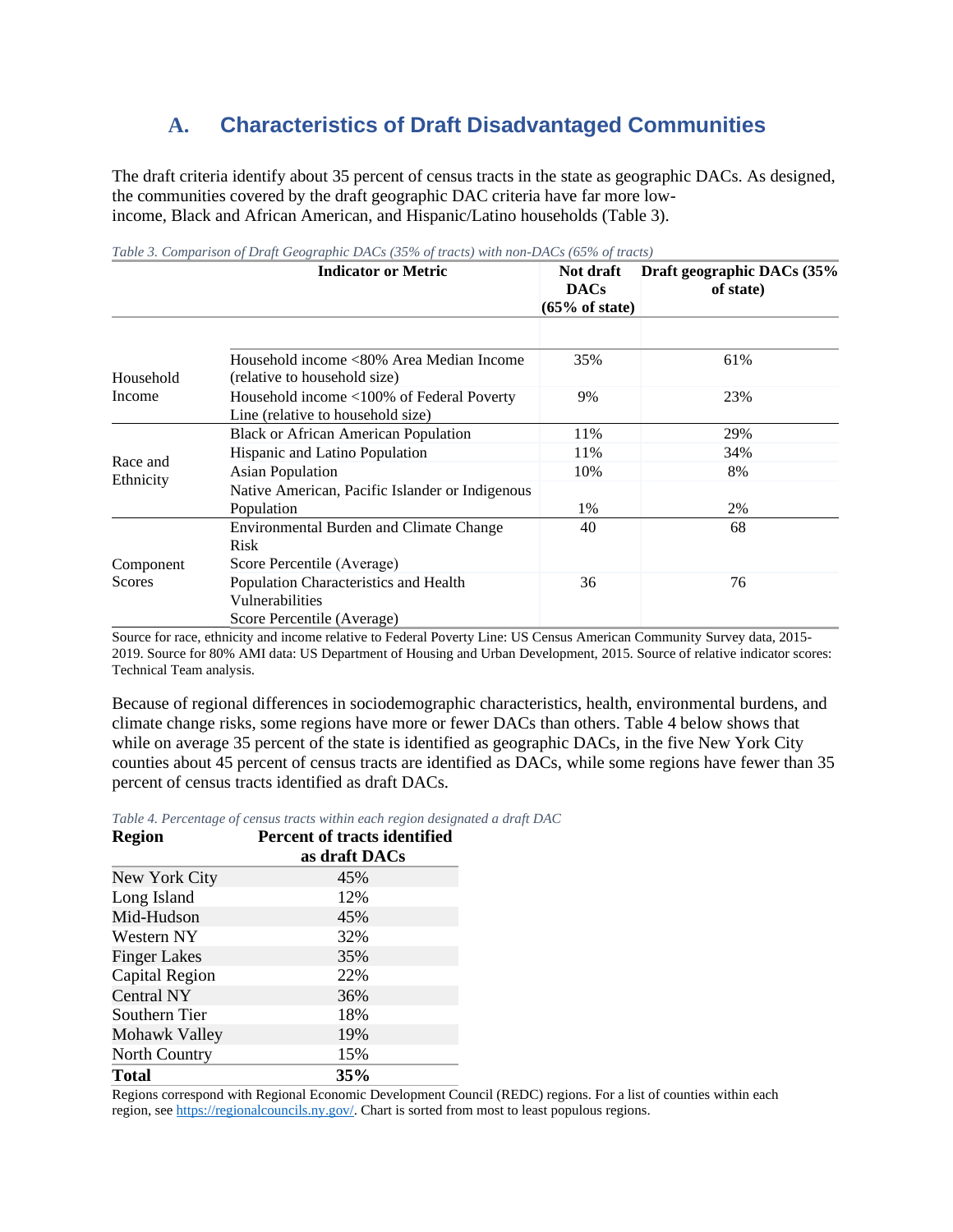Another way to understand the regional distribution is by looking at the share of New York's population in each region, and its share of DAC-designated census tracts. Table 5 shows that the five New York City counties are home to about 43 percent of New York's population, as well as 51 percent of New York's low-income population, and comprise about 59 percent of all census tracts designated as draft DACs. This means New York City has proportionally more DACs relative to population size. When considering all 45 indicators in the draft criteria, New York City census tracts scored relatively higher on the combined indicators. Similarly, Mid-Hudson communities hold a relatively greater proportional share of DAC tracts. Three regions – Western New York, Finger Lakes, and Central New York – have roughly proportional shares of New York's population and DAC census tracts. Long Island, Southern Tier, Mohawk Valley, and North Country have relatively fewer DAC census tracts compared to population share because these census tracts scored relatively lower on the combined indicators compared to other census tracts.

The map of draft DACs illustrates the draft list of census tracts identified as DACs and allows viewers to see the indicator percentiles and each tract's percentile rank for "Environmental and Climate Change Burdens and Risks" and "Population Characteristics and Health Vulnerabilities" and the combined percentile rank, to understand why some tracts were identified as DACs and some were not.

| <b>Region</b>           | <b>Share of NY Total Share of NY Low</b> |                   | Share               |
|-------------------------|------------------------------------------|-------------------|---------------------|
|                         | <b>Population</b>                        | <b>Income</b>     | of Draft DAC Census |
|                         |                                          | <b>Population</b> | <b>Tracts</b>       |
| New York City           | 43%                                      | 51%               | 59%                 |
| Long Island             | 13%                                      | 7%                | 5%                  |
| Mid-Hudson              | 11%                                      | 9%                | 14%                 |
| <b>Western New York</b> | 8%                                       | 8%                | 6%                  |
| <b>Finger Lakes</b>     | 7%                                       | 7%                | 5%                  |
| Capital Region          | 6%                                       | 5%                | 3%                  |
| <b>Central New York</b> | 4%                                       | 4%                | 4%                  |
| Southern Tier           | 4%                                       | 4%                | 2%                  |
| Mohawk Valley           | 3%                                       | 3%                | 1%                  |
| North Country           | 2%                                       | 3%                | 1%                  |
| <b>Total</b>            | 100%                                     | 100%              | 100%                |

*Table 5. Share of each region's population, low-income population, and draft DAC census tracts*

Chart is sorted from most to least populous regions.

The scoring approach for draft criteria includes methods to balance rural and urban burdens and vulnerabilities, including indicators for rural vulnerabilities (e.g., manufactured/mobile homes, distance to healthcare facilities) and a regional approach to scoring (i.e., separating "Rest of State" from "New York City" tracts and designating the top-scoring tracts in each). These methods help to include more tracts outside of New York City. However, even with these methods, relatively fewer rural tracts were identified as DACs (15 percent) compared with suburban tracts (26 percent) and urban tracts (47 percent) due to lower scores in rural areas on the risk and vulnerability indicators described.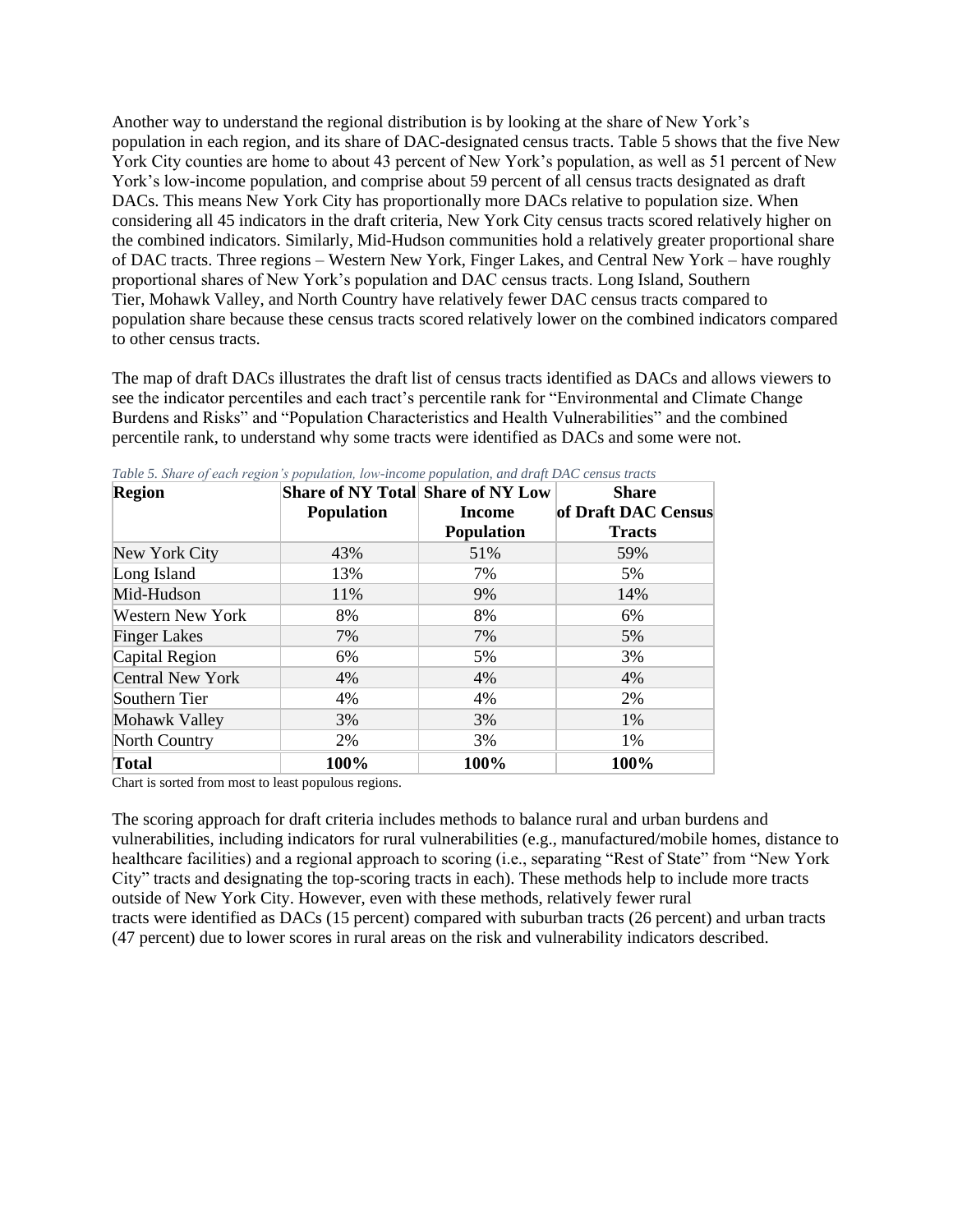### **B. Low-Income Households for The Purpose of Directing Clean Energy and Energy Efficiency Investments**

In addition to the geographic component of identifying DACs, the CJWG voted to include households that report total household income at or below 60 percent of State-Median Income (SMI) into the criteria solely for the purpose of State agencies and authorities investing or directing a percentage of clean energy and energy efficiency programs, projects, or investments to DACs, pursuant to ECL § 75- 0117. This additional criterion allows investments for individual households outside of census tracts identified as DACs making at or below 60 percent SMI to be included.

The Technical Team, a team of staff and subject matter experts from several State agencies and consultants ILLUME Advising and Abt Associates who supported the CJWG, estimates that slightly more than half (52 percent) of low-income households live in DACs, while slightly less than half (48 percent) live outside. For investment purposes solely, expanding the criteria to include low-income households outside of census tracts identified as DACs adds at least one million households to the designation of DACs and increases the percentage of the population residing in DACs from 35 percent to about 50 percent. The exact counts are difficult to determine at any point in time given the lag between the U.S, Census American Community Survey (ACS) and the present, and yearly changes in low-income criteria (e.g., SMI).

Like the regional share of geographic DACs, there are regional differences in the coverage of this expanded DAC criteria for each region. In general, the expanded designation allows relatively more households in rural areas to be included in the accounting for State agency clean energy and energy efficiency investment purposes. Table 6 below shows how many households may be included in the draft DAC criteria for the purposes of allocating investments, when low-income households are considered in addition to geographic DACs. The number of DAC households in rural regions (Southern Tier, Mohawk Valley, and North Country) increase more than two-fold such that over 40% of households in those regions (either geographic DACs or low-income households outside of geographic DACs) are identified as eligible for state clean energy and energy efficiency investments.